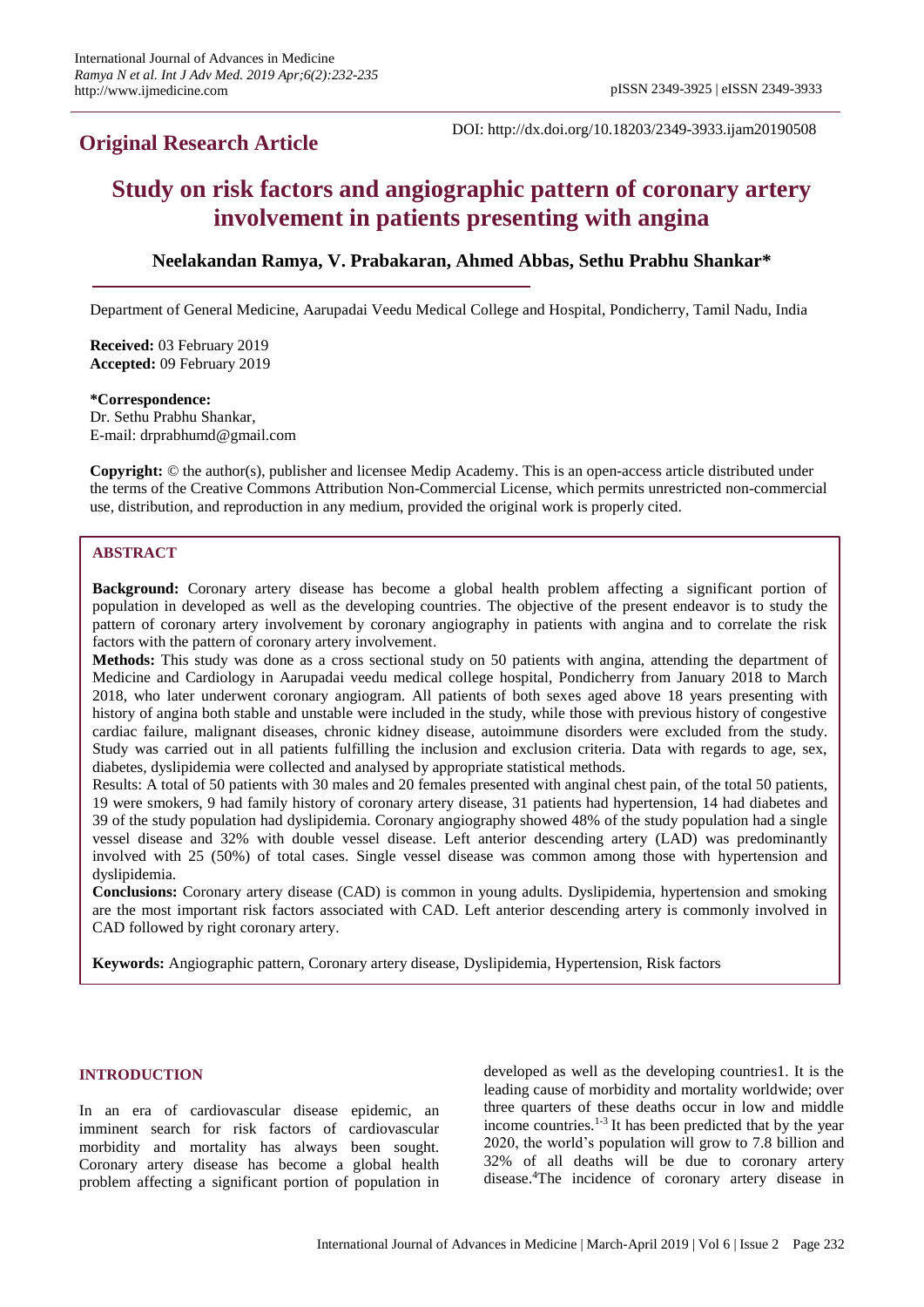South Asian countries is among the highest globally and it has been estimated from the global burden of disease study that by the year 2020, South Asian countries will have the most number of population with atherosclerotic coronary artery disease than any other region. 5,6 The South Asian population have an increased risk of CAD and were found to have an early onset acute myocardial infarction than other parts of the world. There is a recent increase in the incidence of CAD and to be precise acute myocardial infarction among the young population in this region.<sup>5-7</sup> This study is an attempt to assess the role of various risk factors and the pattern of involvement of coronary arteries in patients with angina to prevent further cardiovascular disease morbidity and mortality.

#### **METHODS**

Data were collected from patients with angina attending the department of medicine/cardiology in Aarupadai Veedu Medical College and Hospital, Puducherry; who later underwent coronary angiogram. Study was done as a cross sectional study from January 2018 to March 2018. It was conducted on 50 patients presenting with angina. After taking written informed consent from patients' data with regards to age, sex, diabetes, dyslipidemia were

collected from patient's profile and the coronary catheterization registry and were analyzed by appropriate statistical methods including SPSS 22 (Statistical Package for the Social Science). Patients aged 18 years and above presenting with history of angina both stable and unstable angina were included in the study. Patients with previous history of congestive cardiac failure, cerebrovascular disease, malignant diseases, severe renal dysfunction including chronic kidney disease, autoimmune disorders were excluded from the study.

#### **RESULTS**

A total of 50 patients with 30 males and 20 females presented with anginal chest pain. Out of 50 patients, 5 were aged 40 years or below while 26 between 41 to 60 years and 19 were aged above 60 years. Of the risk factors, 19 were smokers and 31 non-smokers; 9 of them had family history of coronary artery disease. While 31 patients had hypertension and 14 had diabetes. 39 of the study population had dyslipidemia and 17 were obese. Coronary angiography showed 48% of the study population had a single vessel disease (SVD) and 32% with double vessel disease (DVD) while 20% had triple vessel disease (TVD) (Table 1).

| <b>Variable</b>         |                 | <b>Males</b> |               | <b>Females</b> |               | <b>Total</b> |               | P Value   |  |
|-------------------------|-----------------|--------------|---------------|----------------|---------------|--------------|---------------|-----------|--|
|                         | <b>Subgroup</b> | N(30)        | $\frac{0}{0}$ | N(20)          | $\frac{0}{0}$ | N            | $\frac{6}{6}$ |           |  |
| Age (years)             | $\leq 40$       | 3            | 10            | 2              | 10            | 5            | 10            |           |  |
|                         | $41 - 60$       | 14           | 46.7          | 12             | 60            | 26           | 52            | 0.615     |  |
|                         | >60             | 13           | 43.3          | 6              | 30            | 19           | 38            |           |  |
|                         | Yes             | 19           | 63.3          | $\Omega$       | $\Omega$      | 19           | 38            |           |  |
| Smoking                 | N <sub>o</sub>  | 11           | 36.7          | 20             | 100           | 31           | 62            | $<0.001*$ |  |
|                         | Present         | 6            | 20            | 3              | 15            | 9            | 18            | 0.652     |  |
| Family history          | Absent          | 24           | 80            | 17             | 85            | 41           | 82            |           |  |
| Hypertension            | Present         | 19           | 63.3          | 12             | 60            | 31           | 62            | 0.812     |  |
|                         | Absent          | 11           | 36.7          | 8              | 40            | 19           | 38            |           |  |
| Diabetes mellitus       | Present         | 8            | 26.7          | 6              | 30            | 14           | 28            |           |  |
|                         | Absent          | 22           | 73.3          | 14             | 70            | 36           | 72            | 0.797     |  |
| Dyslipidemia            | Present         | 24           | 80            | 15             | 75            | 39           | 78            | 0.676     |  |
|                         | Absent          | 6            | 20            | 5              | 25            | 11           | 22            |           |  |
| Obesity                 | Present         | 9            | 30            | 8              | 40            | 17           | 34            | 0.465     |  |
|                         | Absent          | 21           | 70            | 12             | 60            | 33           | 66            |           |  |
| Angiographic<br>profile | <b>SVD</b>      | 15           | 50            | 9              | 45            | 24           | 48            |           |  |
|                         | <b>DVD</b>      | 10           | 33.3          | 6              | 30            | 16           | 32            | 0.771     |  |
|                         | <b>TVD</b>      | 5            | 16.7          | 5              | 25            | 10           | 20            |           |  |

#### **Table 1: Distribution of patients according to their gender, age and clinical variables.**

\*- Significant

Angiographic coronary artery disease was found to be more among patients aged over 40 years. A total of 45 cases aged over 40 years were found to have one or more coronary vessel disease and 26 of those were between the age group of 41-60 years and 19 cases were aged above

60 years. Double vessel disease was found to be more when compared to single or triple vessel disease with a total of 20 cases and most of those were in males (Table 2).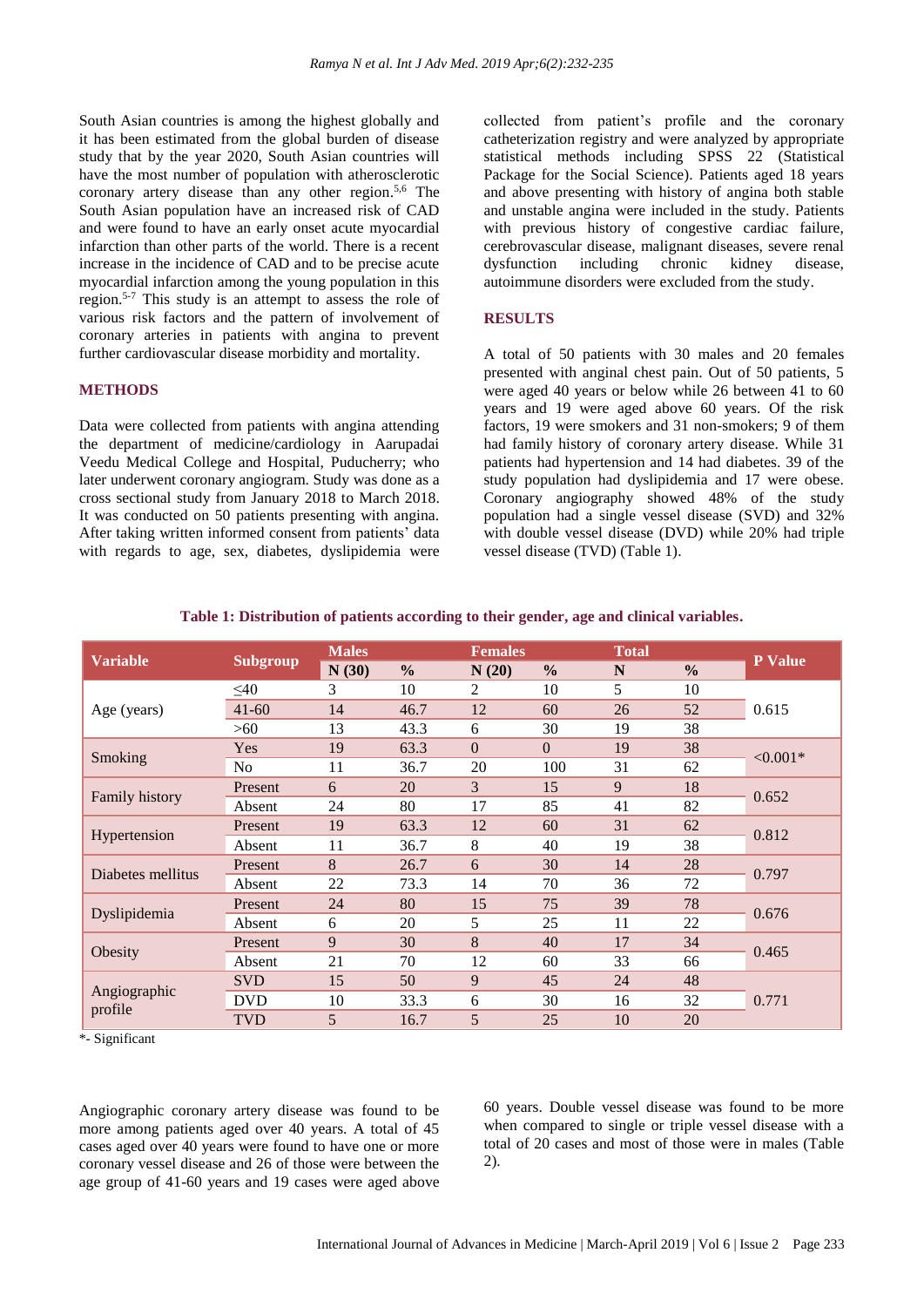Left anterior descending artery (LAD) was predominantly involved followed by right coronary artery (RCA) with 25 (50% of total cases) and 14 (28% of total cases) cases respectively. While left main coronary artery (LMCA) was found to be involved in only 3 cases and left circumflex artery (LCX) in 8 cases (Table 3).

Among risk factors dyslipidemia and hypertension were found to be significantly associated with coronary artery disease with 39 and 31 cases respectively. Single vessel disease was common among those with hypertension and dyslipidemia. In the study, a major coronary risk factor smoking was found to be associated with 19 cases of coronary artery disease out of 30 smokers. Other risk factors like positive family history and obesity were not significantly associated though, yet 17 cases were obese with BMI  $\geq$ 30kg/m<sup>2</sup> and 9 patients had family history of coronary artery disease (Table 4).

#### **Table 2: Distribution of patients according to their gender and angiographic profile.**

| Angiographic profile | Male (age in years) |              |     |              | Female (age in years) |           |     |              |                |
|----------------------|---------------------|--------------|-----|--------------|-----------------------|-----------|-----|--------------|----------------|
|                      | $\leq 40$           | $41 - 60$    | >60 | <b>Total</b> | $40$                  | $41 - 60$ | >60 | <b>Total</b> | <b>P</b> value |
| <b>SVD</b>           |                     |              |     | 10           |                       |           |     |              | 0.755          |
| <b>DVD</b>           |                     | <sub>0</sub> |     | 13           |                       |           |     |              | 0.492          |
| <b>TVD</b>           |                     |              |     |              |                       | 4         |     |              | 0.542          |
| Total                |                     | 14           | 13  | 30           |                       |           | O   | 20           | 0.615          |

#### **Table 3: Distribution of patients according to gender with respect to the vessel involved.**

| <b>Vessel involved</b> | <b>Males</b> |               | <b>Females</b> |               | <b>Total</b> |               |                |
|------------------------|--------------|---------------|----------------|---------------|--------------|---------------|----------------|
|                        | N(30)        | $\frac{0}{0}$ | N(20)          | $\frac{0}{0}$ | N            | $\frac{1}{2}$ | <b>P</b> value |
| <b>LMCA</b>            |              | 6.7           |                |               |              |               |                |
| <b>LAD</b>             |              | 50            | 10             | 50            | 25           | 50            |                |
| <b>LCX</b>             |              | 16.7          |                |               |              | 16            | 0.989          |
| <b>RCA</b>             |              | 26.6          |                | 30            | 14           | 28            |                |

#### **Table 4: Distribution with respect to the angiographic profile and the risk factors.**

| <b>Risk factors</b> |                | Angiographic profile |                |                |              |          |  |
|---------------------|----------------|----------------------|----------------|----------------|--------------|----------|--|
|                     |                | <b>SVD</b>           | <b>DVD</b>     | <b>TVD</b>     | <b>Total</b> | P value  |  |
|                     | Yes            | 10                   | 6              | 3              | 19           |          |  |
| Smoking             | N <sub>o</sub> | 14                   | 10             | $\overline{7}$ | 31           | 0.815    |  |
|                     | Present        | 15                   | 9              | 7              | 31           | 0.779    |  |
| Hypertension        | Absent         | 9                    | $\mathbf{r}$   | 3              | 19           |          |  |
| Diabetes mellitus   | Present        | 4                    | 6              | 6              | 14           | 0.04     |  |
|                     | Absent         | 20                   | 10             | $\overline{4}$ | 36           |          |  |
| Obesity             | Present        | 10                   | 3              | $\overline{4}$ | 17           |          |  |
|                     | Absent         | 14                   | 13             | 6              | 33           | 0.294    |  |
| Family history      | Present        | 3                    | 4              | $\overline{2}$ | 9            |          |  |
|                     | Absent         | 21                   | 12             | 8              | 41           | 0.592    |  |
| Dyslipidemia        | Present        | 21                   | 14             | 4              | 39           |          |  |
|                     | Absent         | 3                    | $\overline{2}$ | 6              | 11           | $0.005*$ |  |
| Total               |                | 24                   | 16             | 10             | 50           |          |  |

\*- Significant

#### **DISCUSSION**

Majority of them were males. After angiographic evaluations, left anterior descending artery (LAD) was found to the most commonly involved artery among all the cases followed by right coronary artery (RCA)8. Among the risk factors dyslipidemia, hypertension and smoking were more prevalent in patients with coronary artery disease. Majority of smokers had one or more coronary artery disease. Earlier studies also showed coronary artery disease including acute myocardial infarction (AMI) occurs commonly in males and smoking was the most common risk factor. 8 In present study, dyslipidemia is associated with CAD which was statically